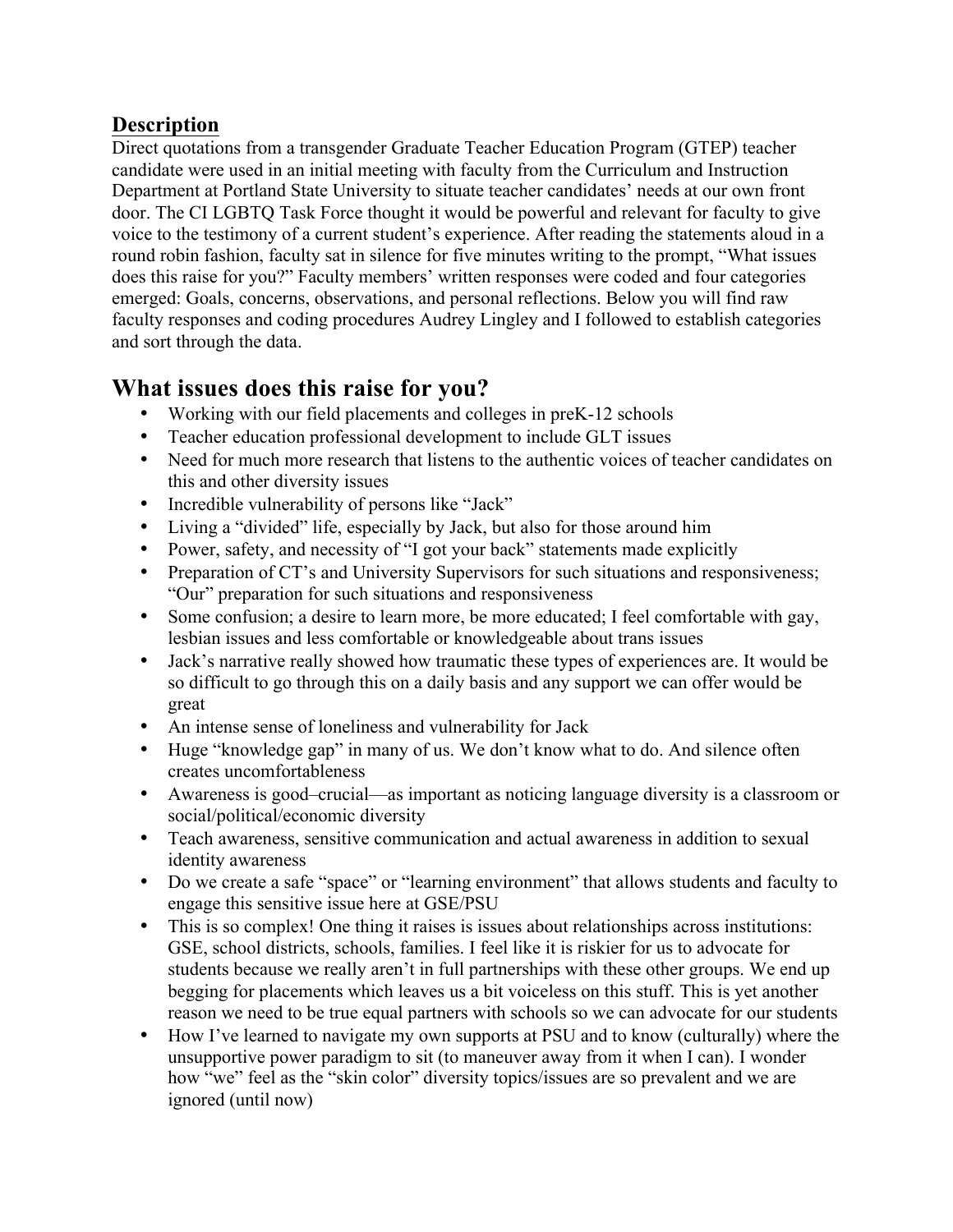- Are we fair, equitable, and safe? Reflective of my first year as an "inclusive" co-cohort leadership! Do we talk the talk, but also can we walk the walk?
- Is it safe to come out with all the crazy/angry homophobs with homophobic parents out in our classrooms?
- Is society in general ready to face reality about these issues?
- How can we support students that face this unjustified reality?
- As a cohort leader and instructor what do I need to understand and do to support LGBT students PSU and K-8 I work with or that my students work with
- I'm glad the department sees this as important and that we can send a clear message of support to LGBT individuals
- What supports are there here for LBGT students? Should they, are they, encouraged to "come out" and if so, is there support for them?
- I worry about how "traditional" some school settings/stances are and want to know there would be support for them
- Ways to enrich the curricula (GTEP, MA/MS) to create a more inclusive space for LGBTQ individuals
- Indentifying and bridging university and community resources that support LGBTQ adults and youth
- How to reduce the isolation that LGBTQ individuals experience in school, university, and community contexts
- How do we support Jack as a program? When we have no control over the school context [We sustain partnerships with schools and actively work with K-12 professionals to establish supportive environments for LGBTQ youth and educators]
- I have a selfish motive–I don't have a solid knowledge about how to respond to and use real-life school examples as teachable moments in a cohort setting
- If we expect our students to handle these issues and respond from a social justice perspective, I don't think we as a faculty have talked about it in our own teaching and classrooms
- Before we devise ways to help our students, we should look at our own practice
- There are many issues here from bullying, identity and homophobia. I appreciate having the authentic student voice
- When "one" is hurt, we all hurt; when "one" is unseen, we are all invisible!
- We protect, care, and guide our teacher candidates but like Jack said we aren't in the classroom with her. And so I feel bad. What can we do to equip students like Jack – or for that matter all students to respond/be teacher leaders that promote social justice in schools and among the educational community?
- This reflection makes me wonder about what additional conversations if any should have been had with cohort leaders, supervisor, mentor, and principal in this setting. I ask, if any, because I wonder if this negotiation and communication should be had among the intern and CT and possibly the administration – mirroring the reality of schools. Partnerships are interesting and challenging it's hard to know as a cohort leader how to support without taking away control/power from the individuals we seek to support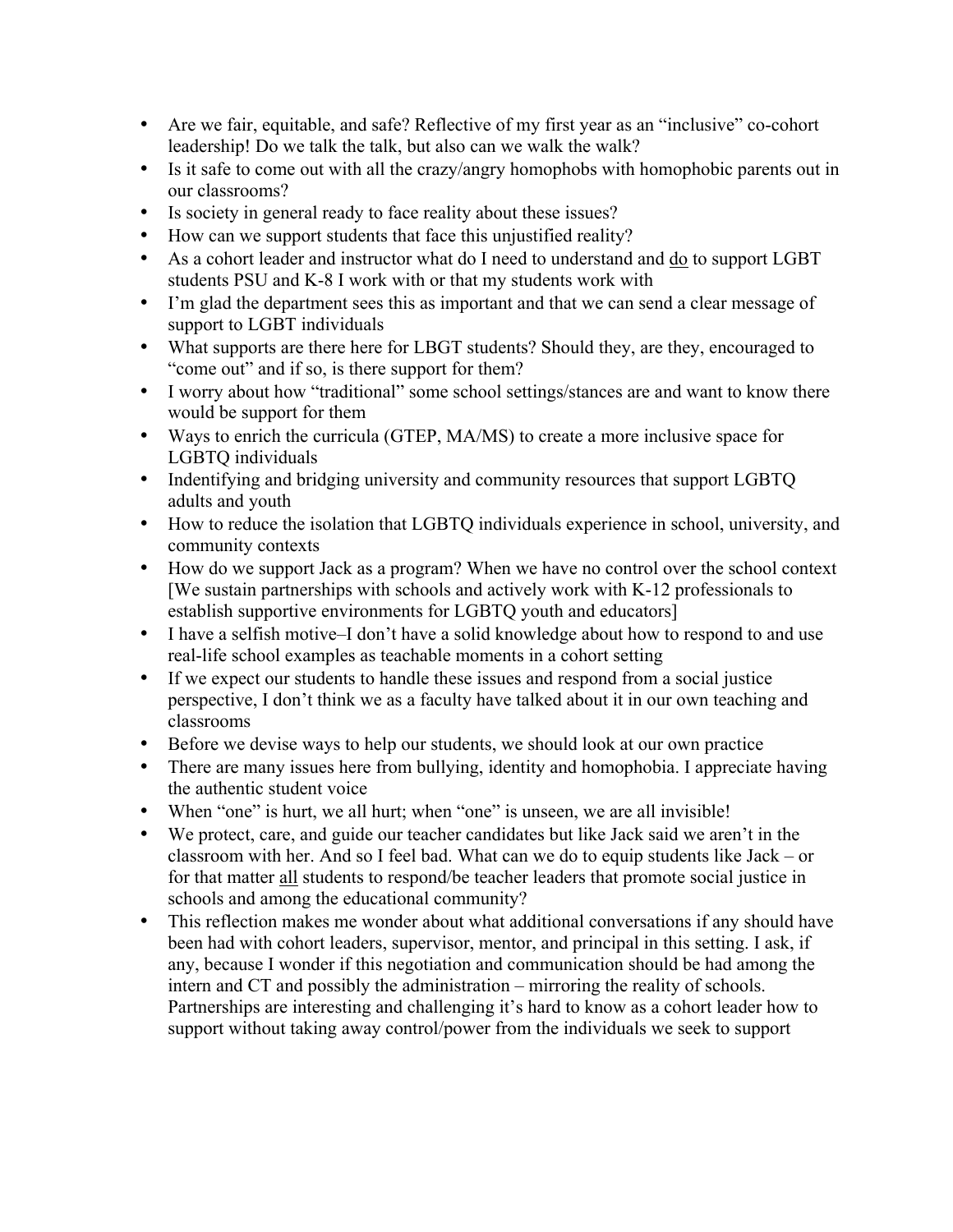**Should we commit to looking at this issue? If yes, what education, support, experiences would you want, appreciate, need, and/or hope for?**

- It should be part of our professional development
- I'd love to have to think more about specific experiences but we could start with improving our intentions (goals) and develop experiences from that
- Yes–I would like a clear policy position of support. I would like potential articles or information prompts to share with teachers, and teacher candidates, and more examples of curriculum materials that would support this as well
- As a department? Yes–we need to learn the paradox of holding our own personal perspectives in relation to professional, programmatic stance and action
- We need to understand background concepts, what other programs have done and are doing, other stories
- I think we should pursue case discussions further, extending what we did. I have some further thoughts if desired
- Yes!! More conversations, exercise, etc. facilitated by the Task Force. We do need to figure out the language issues, even though it's hard
- Yes! Opportunities for students to talk with pervious student teachers to hear their experiences
- Yes! I appreciate hearing from Jack
- Most definitely we should face this and our program should support students because they will either deal with a classroom situation or may be dealing with it themselves
- I guess the type of support should come partially from students that deal with this on a daily basis–ask them what we can do? Also, then discuss it and not hide it
- Yes this is an important issue to look at. For me, the first step is to continue to address the issues/language to begin to desensitize the issue. So, more conversation and hearing of LGBTQ students' experiences, to inform and desensitize
- For use in discussions and actions as we build a critical, yet intentional, inclusive program and environment
- Yes, the diversity divide is huge–cultural and ethnic/racial diversity is explored and feels supported in the language of PSU–maybe not in the realities of everyday living but where are with (GLBTQ) in their daily living and ongoing support? Where is my live's experiences valued in my workplace?
- To be honest, I feel very ignorant about trans issues in particular. I have quite a few lesbian and gay people in my life and though I can't pretend that's everyone's experience, I feel familiar with gay issues and just gay people. I really liked working with Jack and worked hard to be sensitive, but I did feel a bit like an ignorant square. I had never encountered someone who "presented" as female, was biologically female, and identified as male. I had questions but didn't ask out of respect and shyness
- Yes, bringing in primary resources that living in our community but in a silence culture community
- The "uncover issue" needs to come up to a comfortable discussion in class or staff meeting (i.e. "uncover issue" is people's personal struggle or living experience)
- Yes–1. professional development via readings, workshops, panels. 2. One-on-one counseling private questions/answers with a person who could help some grow without being in public eye (as they wrestle with issues)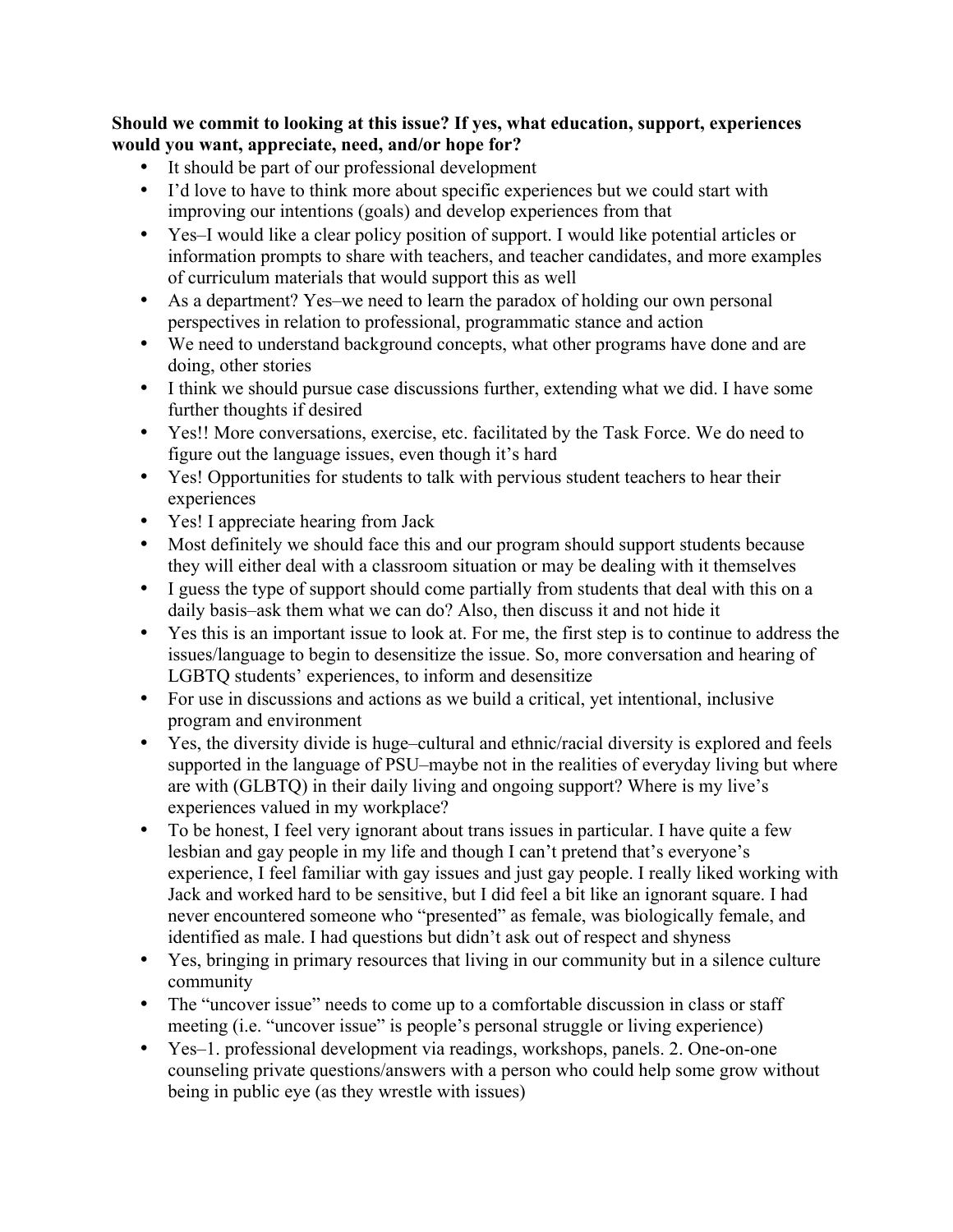- Yes! For one thing how to create a safe space here at PSU and also out in school. A safe space will give us a chance to explore our own vulnerabilities. Knowing more will help us to prepare students for the world outside, which, as we know, is not rosy
- I think that we all work with these questions in our daily work, but additional conversation and attention to these experiences is a good reminder

## **Coding Procedures**

Reading Jack's Quotations Exercise Coding the faculty responses Prepared by Audrey Lingley May 16, 2011

Steps:

- 1. Olivia typed up responses
- 2. l inserted numbers for each line. Adjusted left margin to leave room for codes
- 3. Read through first question responses; coded each response using respondent language sometimes, more often I used codes that I created (from the lit as well). I tried to be consistent in terms of using the same code phrase when I could. For example, at line 3 I coded the response "PD" for professional development. I used "PD" again whenever I read an item that referred to professional development.
- 4. I began to underline words that appeared frequently: "safe" and "support/ive"
- 5. At line 49, I began to add a second layer of coding: to the right of each number, I coded each response in one of three ways: Goal, Concern, and Observation.
- 6. After reading through all of the responses to the first question once through, I went back and added the secondary codes for Goal, Concern, and Observation for lines 1-48.
- 7. During the second round of secondary coding, I added a fourth code: Personal Reflection. I then went back are re-read all responses to see if there were any other "Personal Reflection" items that I may have mis-coded.
- 8. After completing that step (and re-coding line 12), I decided that what I'd been calling "secondary" codes were really "core" codes. My next step is to define what I mean by the core codes, and create a table with examples from the data to illustrate the descriptions of the core codes.
- 9. Defining the Core Codes:

**Goal**: the faculty member articulated a specific or general goal related to addressing LGBTQ issues.

**Concern**: the faculty member articulated a specific or general concern related to addressing LGBTQ issues

**Observation:** the faculty member wrote a neutral statement expressing a particular stance or a speculation about LGBTQ people

**Personal Reflection:** the faculty member directly reflected on his or her own practice or experience

10. After creating the first column of the table with the core codes, I realized I could insert a column in between the core codes and the illustrative examples. This 2<sup>nd</sup> column would have all of the initial codes categorized by the core codes. From now on, I refer to the